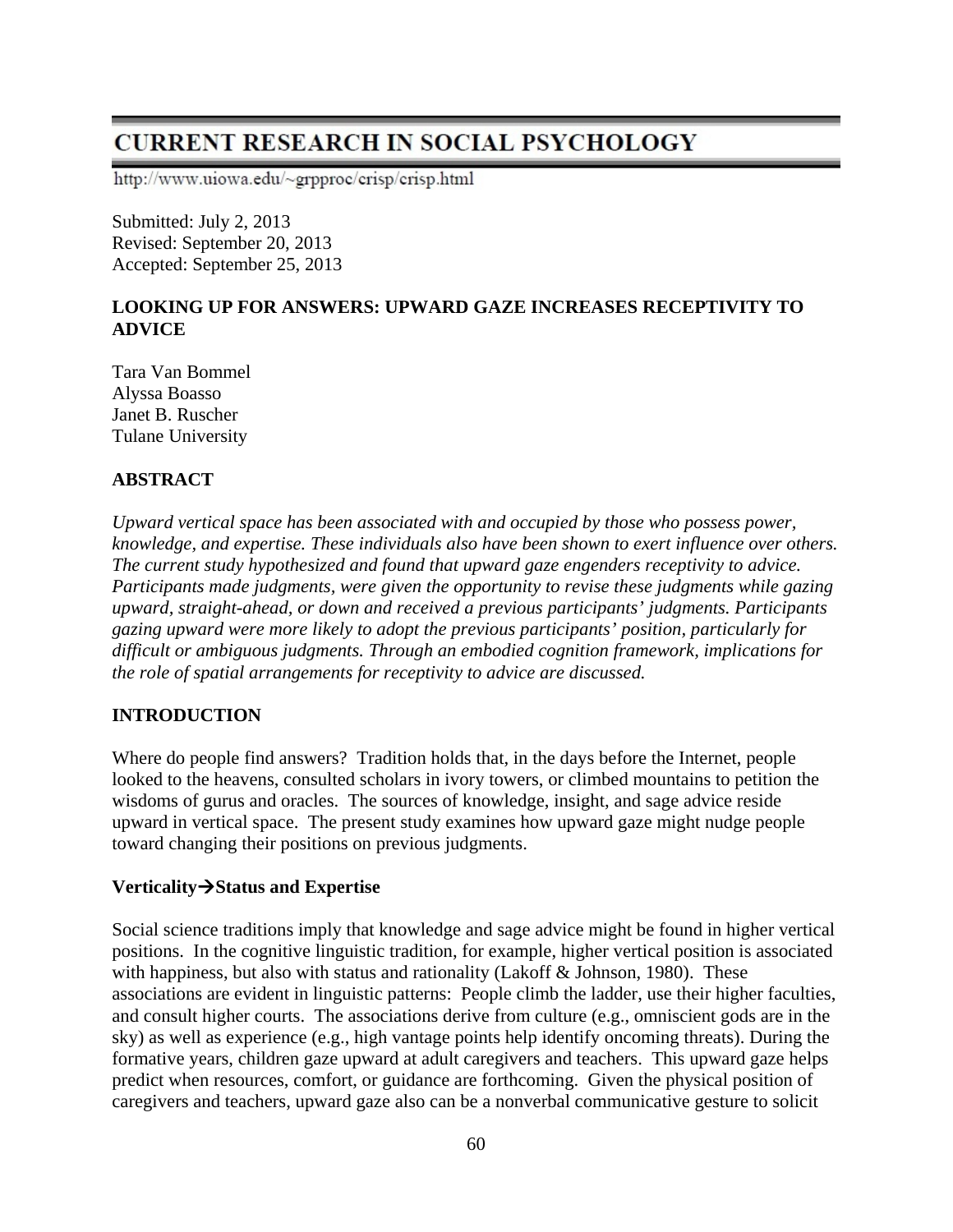guidance and resources (cf. Kleinke & Singer, 1979; McKessar & Thomas, 1978). Observed individuals may gaze upward when thinking, suggesting that upward gaze signals effort to find answers, at least in Western cultures (McCarthy, Lee, Itakura, & Muir, 2008).

The link between physical and social upward position also is explicitly articulated in Relational Models Theory (RMT; Fiske, 1991) and is supported empirically (Dannenmaier & Thumin, 1964; Higham & Carment, 1992; Schwartz, Tesser, & Powell, 1982). The RMT argues that human relations are structured around four fundamental types of relations (authority ranking, communal sharing, equality matching, and market pricing). Particularly relevant is authority ranking, which orders people with respect to space, time, magnitude, or force. Higher ranked individuals are associated with above, in front, more, earlier in time, and having more power or force (Fiske, 2004). High-ranking individuals occupy physically high places: residences on hilltops or penthouses, occupations in tall temples or sky-scrapers, places of judgment and consultation approached by stairways. Rather than simply having coercive or reward power, individuals ranked higher in the social hierarchy are accorded greater authority and possess valued knowledge (Schubert, Waldzus, & Seibt, 2008): they have legitimate and expert power. Advice, commands, wisdom, laws, and judgment thus are associated with higher positions in both social and physical space.

#### **Status and Expertise Influence**

In addition to upward vertical and social space being linked to status and knowledge, those possessing these qualities exert influence over others. Status characteristics theory sets forth predictions for influence in small group settings where a correct answer is to be formulated, but is not immediately accessible or apparent (Berger, Cohen, & Zelditch, 1972). According to this theory, perceived competence accords greater influence and high-rank can serve as a proxy for competence. For example, people accept answers of higher-status individuals and experts more readily than those of lower-status individuals and non-experts (Cialdini & Goldstein, 2004; Eagly & Chaiken, 1993; Oldmeadow, Platow, Foddy, & Anderson, 2003). Information presented by experts also may be more memorable and elicit enhanced neural processing and memory (Klucharev, Smidts, Hernández, 2008). Thus, status and expertise potentially impact how perceivers process information and what they report as correct answers.

## **Verticality Influence**

Empirical support linking physical verticality and influence is less direct than the relations between verticality-status and expertise-influence, but certainly is plausible. High-status physical spaces and expertise are known to be associated. Experts or high-status individuals who are physically more distant (i.e., in their socially ascribed upward position) exert the greatest level of influence when compared to closer physical proximities. Hart, Stasson, and Karau (1999) showed that an expert at the typical "high status" distance was most influential; he was essentially the 'head of the table.' Not only are high status individuals more influential at more distant interpersonal spaces, they are significantly less influential at close interpersonal proximities (Albert & Dabbs, 1970). Thus, positions of status may be most effective when spatial position is congruent with social position. These findings provide evidence to suggest that upward space alone may be a sufficient cue to invoke influence.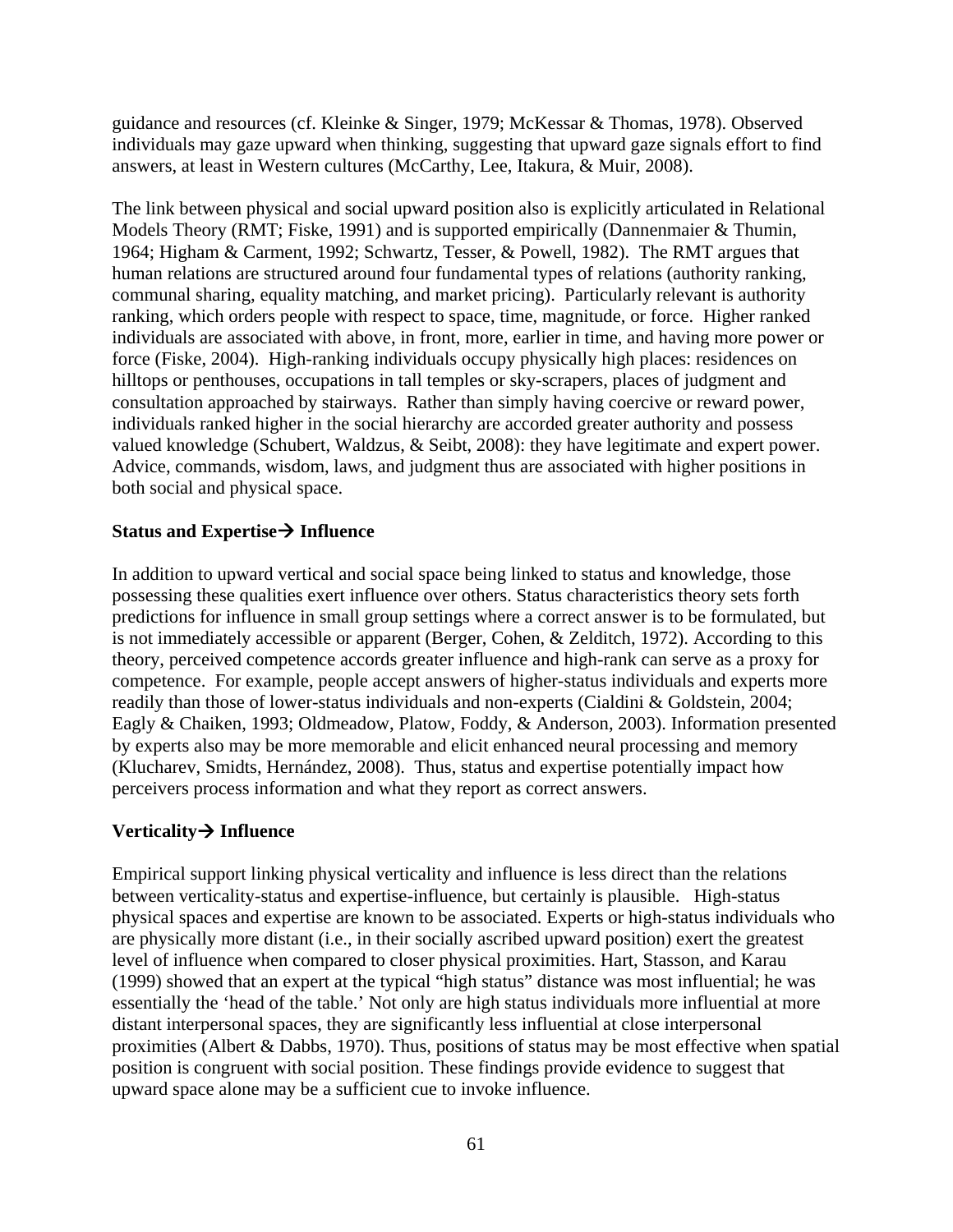#### **Ambiguous Judgments**

In some instances, people might adopt an expert's position rather mindlessly, relying on the peripheral cue of body position (i.e., Answers (and Experts) Are Up). Under still other conditions, people might feel little need to consult an expert's position. A good candidate for distinguishing between these conditions is ambiguity. Early on, studies demonstrate that perceptual ambiguity increased adherence to a group norm (Asch, 1956; Sherif, 1936). Relatedly, Wu and Shaffer (1987) demonstrated that attitudes formed through indirect experience, compared to those formed through direct experience, are most susceptible to influence from the peripheral cue of source credibility (a common proxy for expertise). Judgments for which a correct answer is difficult or potentially subjective thus might be most susceptible to manipulations of vertical space.

## **The Current Study**

Upward vertical space is associated with status and expertise and these qualities may encourage receptivity to advice, especially for difficult or ambiguous judgments. In order to test this prediction, we experimentally manipulated verticality through the spatial location of a computer monitor. Participants were given the opportunity to accept the advice of a previous participant while gazing upward, straight ahead, or down. We hypothesized that participants gazing upward would be more likely to accept the alleged participants' answers, particularly when a correct response was not obvious. For those participants gazing straight ahead or down, without a cue to expertise or status, we hypothesized no detectable influence effects.

# **METHOD**

## **Participants**

Sixty-one (45 females, mean age=18.95) students at a private, Southern university participated in exchange for extra credit in their psychology course. Manipulated condition accidentally was not recorded for 3 participants, so their data were discarded.

## **Judgment Stimuli**

#### *Common Objects*

Participants viewed digital photos of 8 common objects and estimated their weight in ounces. The photos comprised: box of tissues, cordless telephone, pineapple, ring of keys, stuffed monkey, hammer, flashlight, single-serving blender. An independent sample verified that the objects' weights were moderately difficult to guess without handling them (*M*=4.55 on a scale; 7=very difficult).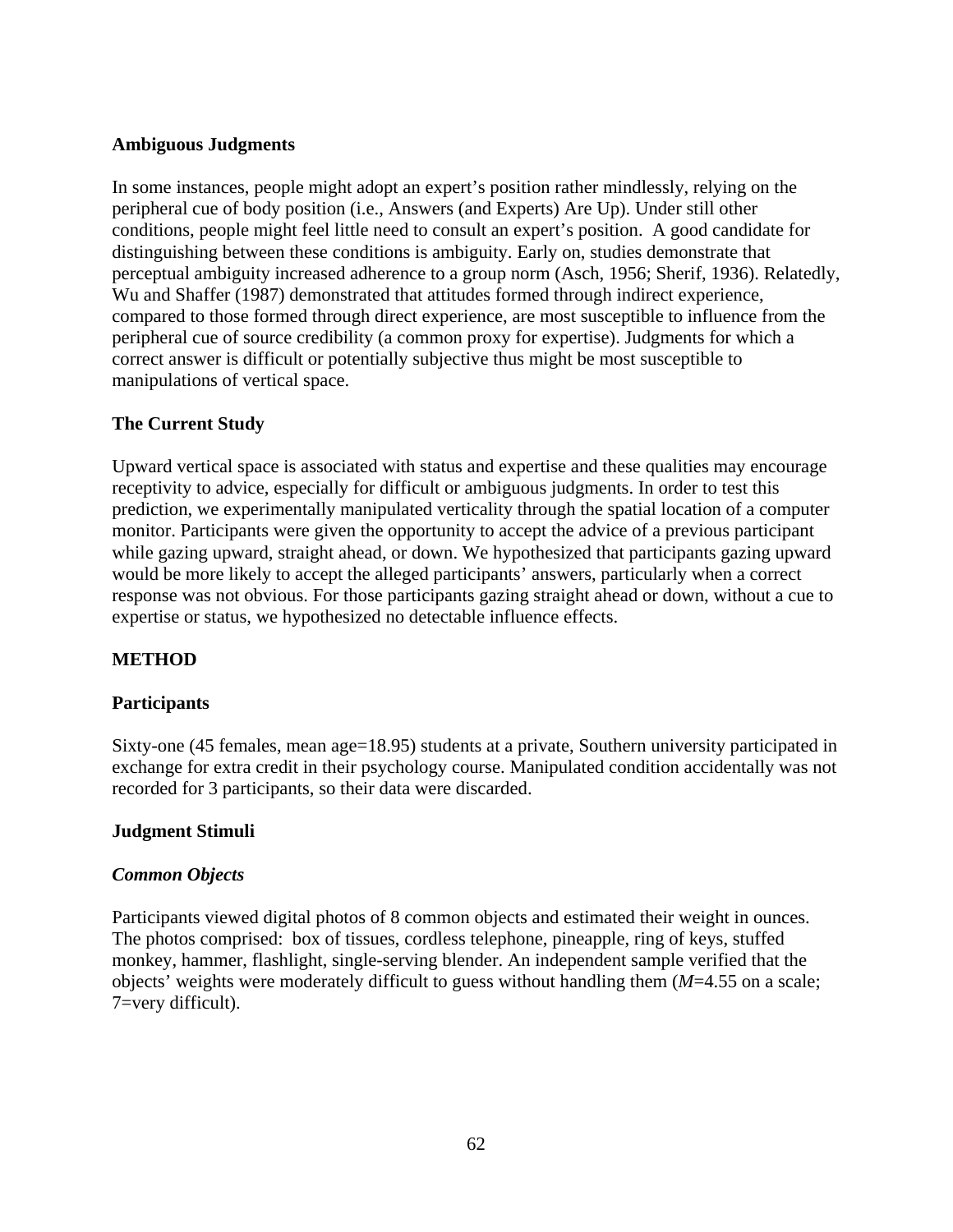#### *Interview Qualifications*

Interview qualifications comprised seven attributes relevant to obtaining an interview for a research internship; participants rated the importance of each qualification on a 7-point scale. An independent sample verified that three qualifications were rated as moderately subjective (attire, interest, nonverbal behavior;  $M=2.86$ ;  $7 =$  very objective) and four were rated as moderately objective (grade point average, knowledge of project, prior relevant coursework, relevant post-graduate plans; *M*=4.68).

## **Procedure**

An experimenter unaware of hypotheses led participants individually through procedures. After securing informed consent the experimenter provided a broad overview of the computerized procedure, explaining that the study was interested in the effects of ergonomics, such as the height of the computer screen, keyboard distance, and chair height, on judgments, thus the reason for completing the same questionnaire at two different computer set-ups (i.e., one computer set up in typical desktop fashion, and a second computer with the manipulated computer monitor). The experimenter then confirmed that the procedure was clear and then left the room for the duration of the study. Participants began the first part of the study seated at a typical computer desktop configuration. Participants first recorded each of their weight estimates for the eight common objects, and then made ratings of the importance of the seven interview qualifications; they recorded their answers both onto the computer as well as onto a sheet of blank paper. Weight estimates always preceded ratings of interview qualifications, however presentation of objects and qualifications were randomized within each block. Participants took their written answers to a second computer, so that they could remember their previous responses [1].

The second computers' monitor was arranged in one of three randomly determined manners: UP (the top of the monitor was 30 inches above the surface of the desk and its keyboard), LEVEL (top of the monitor was 15 inches above the desk surface, which was typical eye-level for the chair height) or DOWN (bottom of the monitor was flush with the desk surface). Each of the objects and qualifications appeared again, but this time the alleged answer of a previous participant was included (e.g., Participant #127 estimated a weight of 24 ounces). Participants again provided weight estimates of the common objects and importance of the interview qualifications; at this second time point participants had access to their previous answers and the alleged response of a previous participant. Thus, participants had the opportunity to stick with their original estimate, move towards the previous participants' response, change their estimate to match the previous participants' response, or change their answer away from the previous participants' response. As before, order was random within the block of objects and qualifications. Then, on a 5-point scale participants recorded their confidence in their weight estimates and interview qualification ratings, as well as how much they would appreciate another person's opinions; these items were aggregated for weight and for qualifications as indicators of uncertainty. Finally, participants self-reported their gender, age, and height (potentially to control for participant height contaminating the manipulation of computer monitor position) [2], and were debriefed.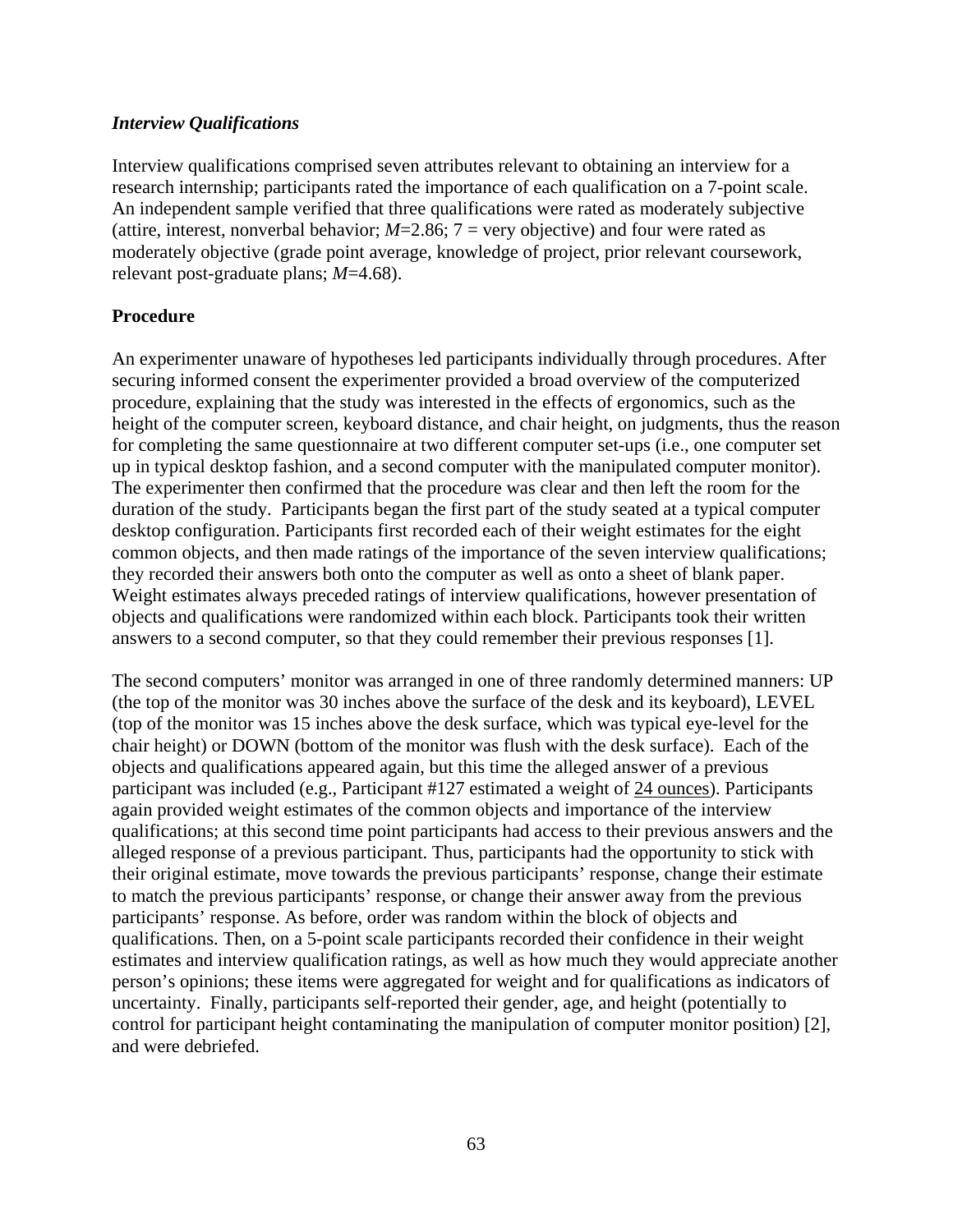# **Coding**

Each estimate (8 weights, 3 subjective and 4 objective qualifications) provided participants the opportunity to revise their original answer, having access to both their original estimate and the estimate of a 'previous participant' participants could rely on the 'advice' of the previous participant or disregard it. Therefore, data for each estimate were coded for advice acceptance (i.e., change original answer to match estimate of the previous participant), or not (e.g., retaining original estimate).

# **RESULTS**

For weight estimates, advice acceptance was first examined with a one-way between groups analysis of variance (ANOVA), which detected the main effect of vertical position, *F*(2,58)=4.90, *p*<.02; we then followed with an a priori comparison of upward gaze to the other conditions. As seen in Table 1, advice acceptance occurred more often for participants who gazed upward. Given that the weight judgment task was viewed as moderately difficult, it therefore would appear that the participants gazing upward relied on the upward cue in revising some of their decisions.

|                 | TP   | LEVEL | <b>DOWN</b> | Contrast $F, p$ |  |  |
|-----------------|------|-------|-------------|-----------------|--|--|
| Weight          |      |       |             | $F(1,58)=8.60,$ |  |  |
| Estimates:      | .00. | 0.27  | 0.50        | p < .005        |  |  |
| Accepted Advice |      |       |             |                 |  |  |
|                 | $+2$ | ' = 1 | ' = 1       |                 |  |  |

Table 1. *Advice acceptance on weight estimates, as a function of gaze direction* 

*Note.* Contrast coefficients in parentheses.

Because the number of objective and subjective qualifications differed (4 and 3 respectively), responses were averaged rather than aggregated. Advice acceptance first was entered into a 3x2 two-way mixed model ANOVA, vertical position (up, level, down) by type (subjective, objective), with repeated measures on the last factor. This analysis detected the vertical positionby-type interaction, *F*(2,58)=3.455, *p*<.04, which then were followed with a priori contrasts on each type of qualification. As seen in Table 2, upward gaze prompted more advice acceptance than other gaze directions on subjective qualifications but not on objective qualifications. Generally speaking, this finding parallels the finding with weight judgments.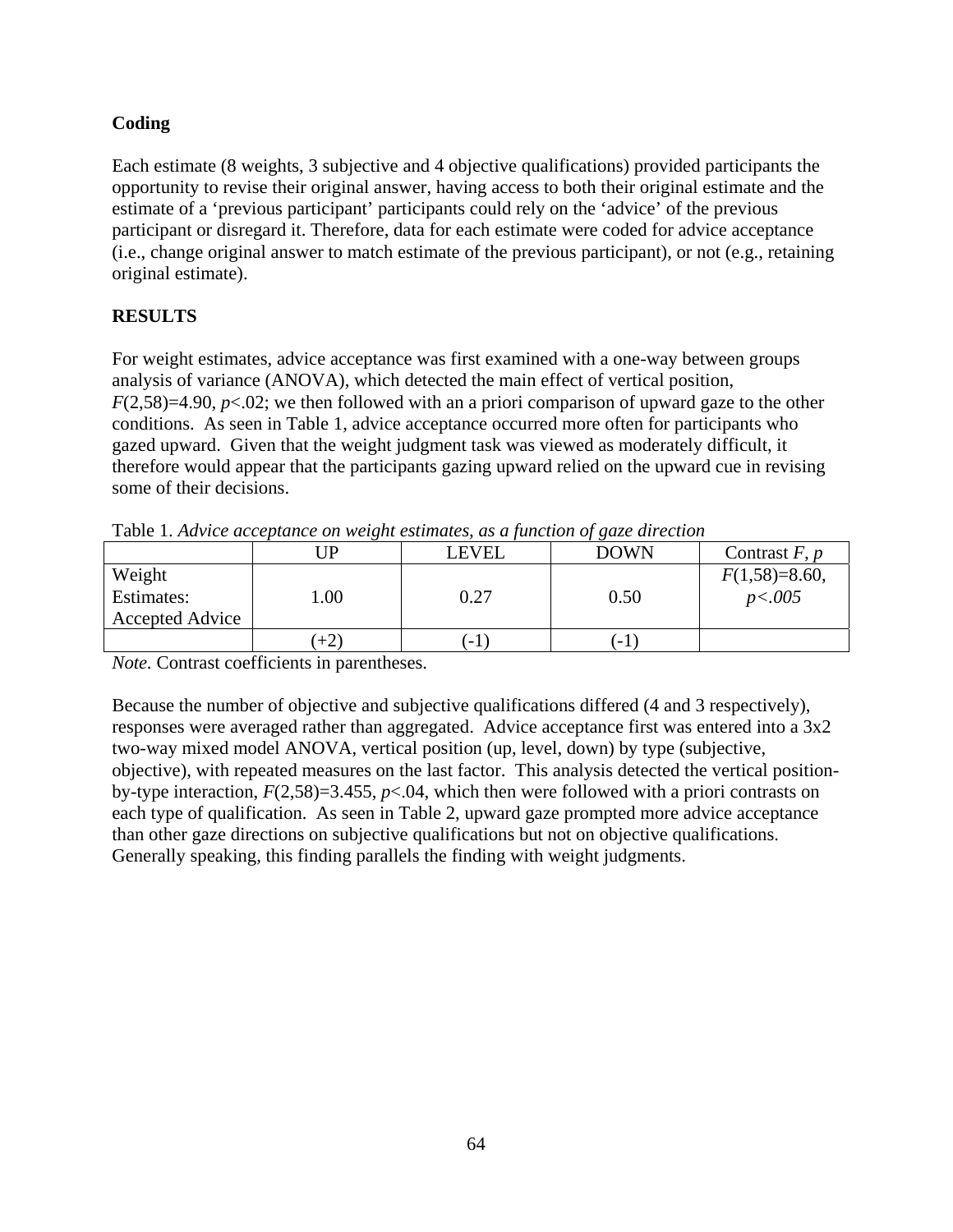|                 | <b>UP</b> | <b>LEVEL</b> | <b>DOWN</b> | Contrast $F, p$            |
|-----------------|-----------|--------------|-------------|----------------------------|
| Qualifications: |           |              |             |                            |
| Accepted Advice |           |              |             | $F(1,58)=4.65,$<br>$p<.04$ |
|                 | 0.13      | 0.05         | 0.04        |                            |
| Subjective      |           |              |             |                            |
|                 |           |              |             |                            |
| Objective       | 0.08      | 0.1          | 0.04        | $F(1,58)=0.08$ , ns        |
|                 |           |              |             |                            |
|                 | $(+2)$    | $-1$         | $(-1)$      |                            |

Table 2. *Advice acceptance on qualification ratings, as a function of gaze direction* 

One-way between groups ANOVAs failed to detect differences on uncertainty about weight estimates,  $F(2,58)=.74$ , ns, nor on uncertainty about judging qualifications,  $F(2,58)=1.01$ , ns. However, in line with expectations, uncertainty about weights predicted advice acceptance on weight estimates [ *r*(59 )= .29, *p*<.03 ].

Finally, zero-order correlations showed evidence of convergent validity (e.g., advice acceptance on weight estimates correlated with advice acceptance on subjective qualifications,  $r(59)=.51$ ,  $p$ <.01; and uncertainty about weight estimates correlated with uncertainty about qualifications,  $r(59)=0.61, p<0.01$ . Table 3 shows the intercorrelations among all variables. As mentioned above, the uncertainty variables represent the aggregate of the two items assessing confidence in judgments and appreciation of another person's opinion, for both interview qualifications and weight estimates.

|                                                            | (1)     | (2)    | (3)    | (4)     | (5)  | (6) | (7) | (8) | (9) |
|------------------------------------------------------------|---------|--------|--------|---------|------|-----|-----|-----|-----|
| $(1)$ Weights<br><b>Accepted Advice</b>                    | 1.00    |        |        |         |      |     |     |     |     |
| (2) Objective<br>Qualifications<br><b>Accepted Advice</b>  | .11     | 1.00   |        |         |      |     |     |     |     |
| (3) Subjective<br>Qualifications<br><b>Accepted Advice</b> | $.51**$ | .19    | 1.00   |         |      |     |     |     |     |
| (4) Uncertainty for<br><b>Weight Estimates</b>             | $.29*$  | .002   | .17    | 1.00    |      |     |     |     |     |
| (5) Uncertainty for<br>Qualification<br><b>Estimates</b>   | $-.03$  | $-.09$ | $-.02$ | $.61**$ | 1.00 |     |     |     |     |

Table 3. Correlations among Variables (*N*=61)

\**p*<.05, \*\**p*<.01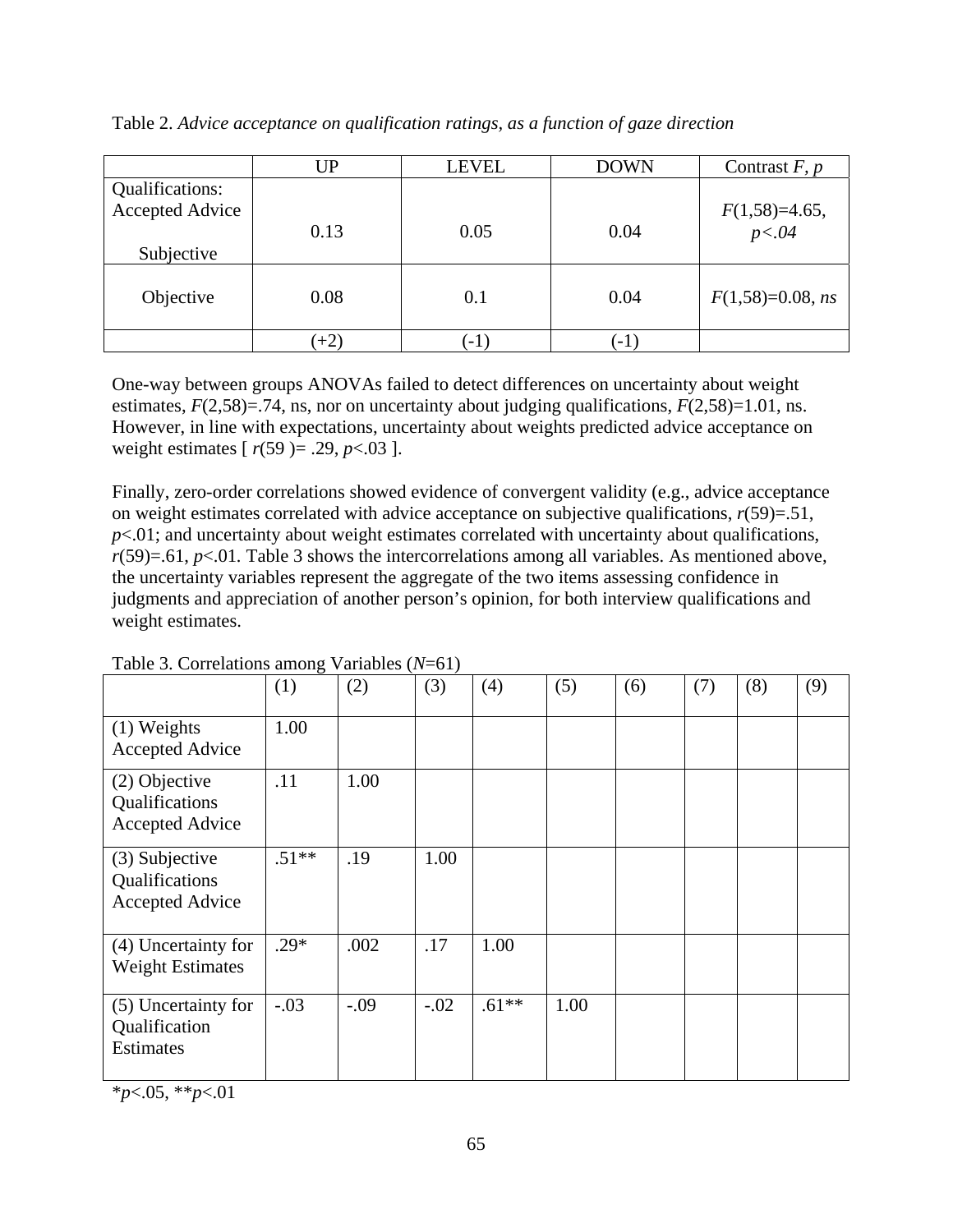|                                | <b>UP</b>  | <b>LEVEL</b> | <b>DOWN</b> |
|--------------------------------|------------|--------------|-------------|
| <b>Weight Estimates:</b>       | 1.00(1.00) | 0.27(0.63)   | 0.50(.62)   |
| <b>Accepted Advice</b>         |            |              |             |
| Subjective                     | .13(.20)   | 0.05(0.11)   | 0.04(0.1)   |
| Qualifications:                |            |              |             |
| <b>Accepted Advice</b>         |            |              |             |
| Objective                      | .08(.14)   | 0.1(0.2)     | 0.04(0.1)   |
| Qualifications:                |            |              |             |
| <b>Accepted Advice</b>         |            |              |             |
| Uncertainty for Weight         | 8.9(2.7)   | 9.4(2)       | 8.5(2.6)    |
| Estimates                      |            |              |             |
| Uncertainty for                | 9.5(2.0)   | 10.3(2)      | 9.7(1.6)    |
| <b>Qualification Estimates</b> |            |              |             |
| $\boldsymbol{N}$               | 21         | 22           | 18          |

Table 4. Means and Standard Deviations for all Variables

*Note.* Standard deviations in parentheses. Higher numbers represent levels for each variable.

#### **DISCUSSION**

The current study demonstrated that cues derived from upward vertical space can affect judgments. Supporting our hypotheses, participants gazing upward were significantly more likely to accept the answer of the 'previous participant,' compared with participants gazing straight ahead or down. While there is evidence that upward vertical space is associated with positions of status and expertise, and that status and expertise influence judgments, the current study completes the link by showing upward vertical space influences judgments. Further, we found partial support for our prediction about ambiguous judgments. Upward gazing individuals accepted advice on the difficult weight judgment task; they also accepted advice more for subjective interview qualifications than objective qualifications. This finding is consistent with previous research that demonstrates that expert power is more influential when an individual is uncertain (e.g., Deutsch & Gerard, 1955). Taken together, participants appear to be relying upon cues derived from upward vertical gaze when opinions are subjective or weakly formed.

Theoretically, the notion that cues derived from upward vertical space increase advice receptivity is consistent with embodied cognition frameworks (e.g., Barsalou, Niedenthal, Barbey, & Rupert, 2003). These theories contend that conceptual knowledge is grounded in the bodily states and proprioceptive qualities associated with a given concept, and that a given concept can elicit its associated bodily state and vice versa. In the present study, we manipulated verticality to determine if the concepts associated with upward vertical space (e.g., expertise) are embodied representations. The data suggest that the link between upward vertical space and expertise may be embodied through upward gaze and head tilt. Importantly, without the presence of actual expertise, these bodily cues increased participants' advice receptivity. Moreover, there are practical implications for the role of spatial arrangements when influence or advice-receptivity is relevant.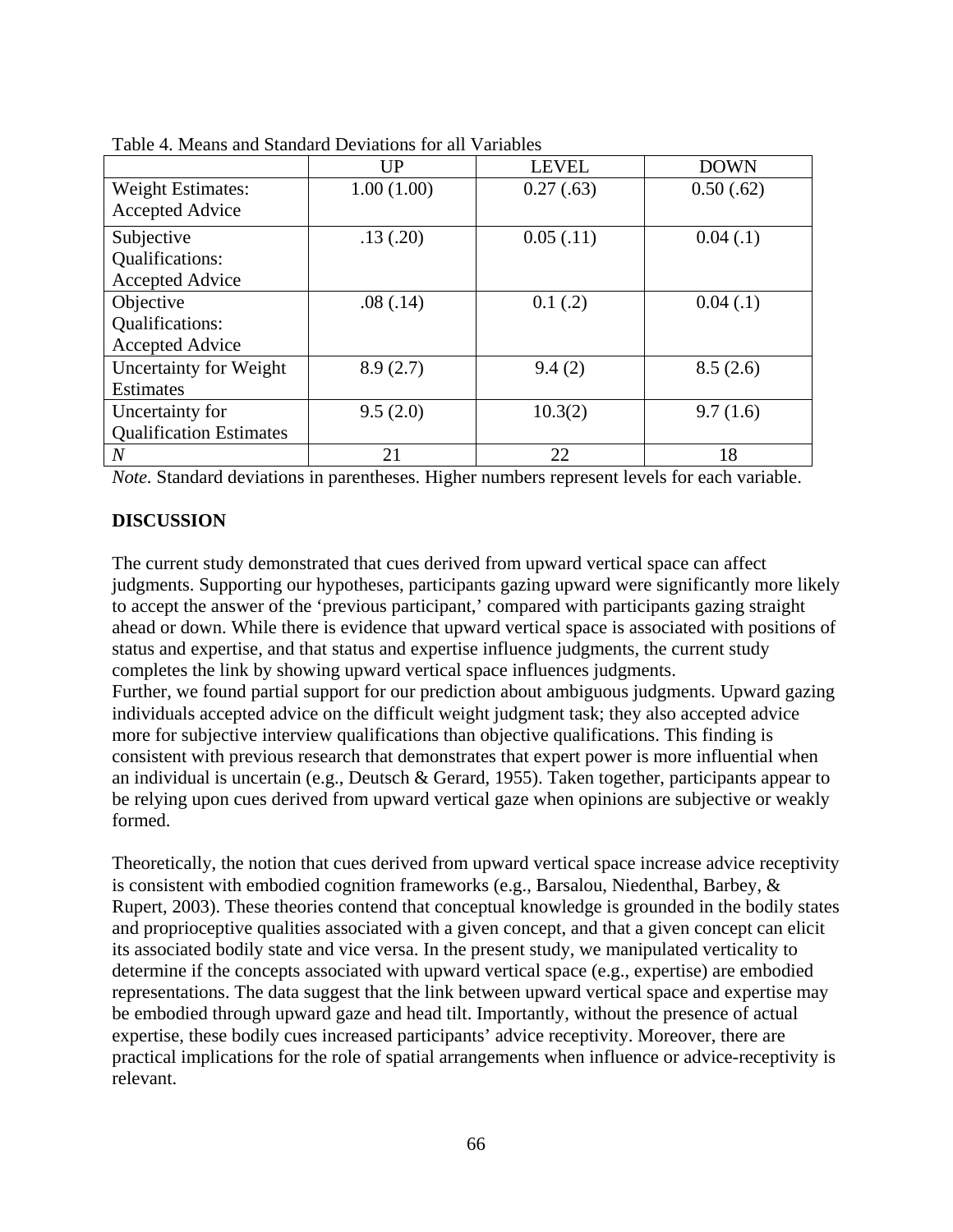The current findings suggest that spatial arrangements may, in some situations, exert influence or increase receptivity to advice. For instance, in courses that present challenging material, physical classroom arrangements where individuals literally look up to the teacher (i.e., a "stage" arrangement) might result in less questioning of the instructor's position. Along this vein, a related study from our lab found that individuals under high cognitive load who were seated in a lower physical position and were gazing upward were more receptive to opinions (Van Bommel & Ruscher, 2012). Whether or not such impact is long lasting or ephemeral is unclear, but it seems likely that those in power exert greater influence when situated in higher spatial locations. The current research suggests that these spatial configurations are more than just symbolic, through their associations with power and influence, upward vertical space exerts influence.

In sum, we found that upward gaze and vertical space influenced participants to change previously made judgments, and especially when upward gaze was combined with judgment uncertainty. The prevalence of socio-cultural and linguistic associations between upward vertical space and status, power, knowledge, and expertise, in light of the current findings, suggest that these associations have become embodied in our understanding of them.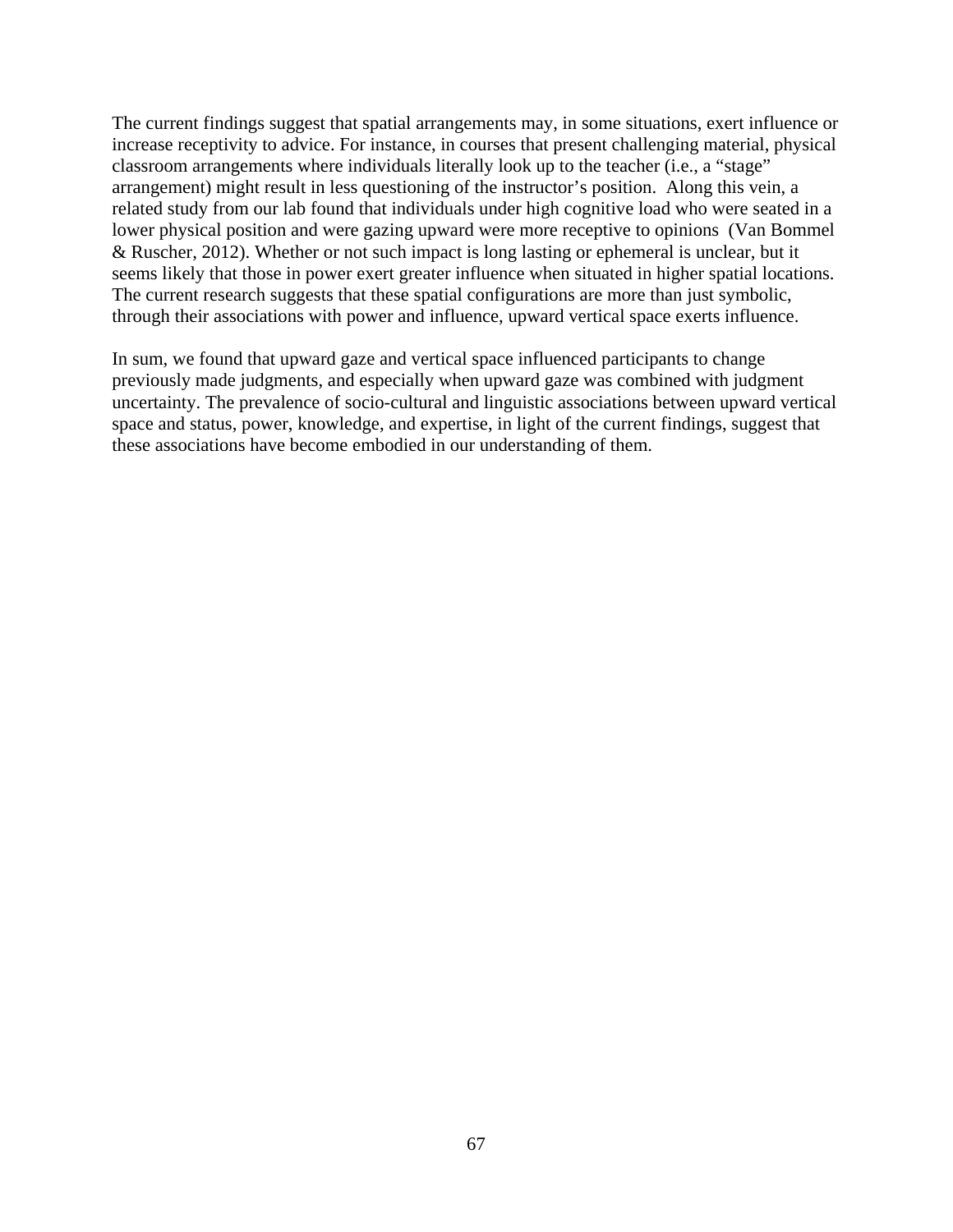#### **REFERENCES**

Albert, S., & Dabbs, J. r. (1970). Physical distance and persuasion. *Journal of Personality and Social Psychology*, *15*(3), 265-270. doi:10.1037/h0029430

Asch, S. E. (1956). Studies of independence and conformity: I. A minority of one against a unanimous majority. *Psychological Monographs: General and Applied*, *70*(9), 1-70. doi:10.1037/h0093718

Barsalou, L. W., Niedenthal, P. M., Barbey, A. K., & Ruppert, J. A. (2003). Social embodiment. In B. H. Ross (Ed.) , *The psychology of learning and motivation: Advances in research and theory, Vol. 43* (pp. 43-92). New York, NY US: Elsevier Science.

Berger, J., Cohen, B. P., & Zelditch, M. (1972). Status characteristics and social interaction. *American Sociological Review*, *37*(3), 241-255. doi:10.2307/2093465

Cialdini, R. B., & Goldstein, N. J. (2004). Social influence: Compliance and conformity. *Annual Review of Psychology*, *55*591-621. doi:10.1146/annurev.psych.55.090902.142015

Dannenmaier, W. D., & Thumin, F. J. (1964). Authority status as a factor in perceptual distortion of size. *The Journal of Social Psychology*, *63*(2), 361-365.

Deutsch, M., & Gerard, H. B. (1955). A study of normative and informational social influences upon individual judgment. *The Journal of Abnormal and Social Psychology*, *51*(3), 629- 636. doi:10.1037/h0046408

Eagly, A. H., & Chaiken, S. (1993). *The psychology of attitudes*. Orlando, FL US: Harcourt Brace Jovanovich College Publishers.

Fiske, A. (1991). *Structures of social life: The four elementary forms of human relations.* New York: Free Press.

Fiske, A. (2004). Four modes of constituting relationships: Consubstantial assimilation; space, magnitude, time, and force; concrete procedures; abstract Symbolism. In N. Haslam (Ed.), *Relational models theory: A contemporary overview* (pp. 61-146). Mahwah, NJ: Lawrence Erlbaum Associates Publishers.

Hart, J. W., Stasson, M. F., & Karau, S. J. (1999). Effects of source expertise and physical distance on minority influence. *Group Dynamics: Theory, Research, And Practice*, *3*(1), 81-92. doi:10.1037/1089-2699.3.1.81

Higham, P. A., & Carment, D. (1992). The rise and fall of politicians: The judged heights of Broadbent, Mulroney and Turner before and after the 1988 Canadian federal election. *Canadian Journal of Behavioural Science/Revue Canadienne Des Sciences Du Comportement*, *24*(3), 404-409. doi:10.1037/h0078723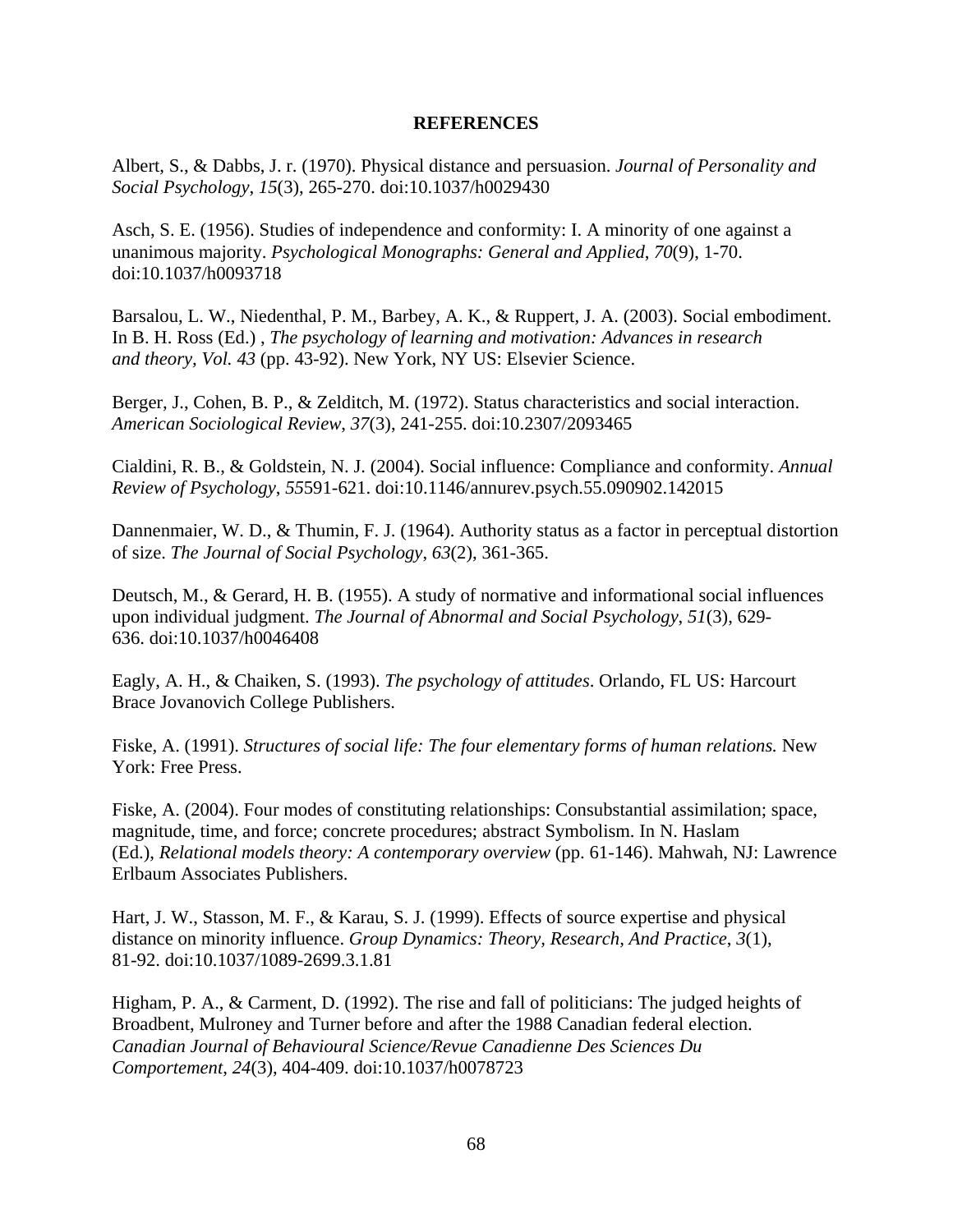Kleinke, C. L., & Singer, D. A. (1979). Influence of gaze on compliance with demanding and conciliatory requests in a field setting. *Personality And Social Psychology Bulletin*, *5*(3), 386-390. doi:10.1177/014616727900500324

Klucharev, V., Smidts, A., & Fernández, G. (2008). Brain mechanisms of persuasion: How 'expert power' modulates memory and attitudes. *Social Cognitive and Affective Neuroscience*, *3*(4), 353-366. doi:10.1093/scan/nsn022

Lakoff, G., & Johnson, M. (1980). The metaphorical structure of the human conceptual system. *Cognitive Science*, *4*(2), 195-208. doi:10.1207/s15516709cog0402\_4

McCarthy, A., Lee, K., Itakura, S., & Muir, D. W. (2008). Gaze display when thinking depends on culture and context. *Journal of Cross-Cultural Psychology*, *39*(6), 716-729. doi:10.1177/0022022108323807

McKessar, C. J., & Thomas, D. R. (1978). Verbal and non-verbal help-seeking among urban Maori and Pakeha children. *New Zealand Journal of Educational Studies, 13,* 29-39.

Oldmeadow, J. A., Platow, M. J., Foddy, M., & Anderson, D. (2003). Self categorization, status, and social influence. *Social Psychology Quarterly*, *66*(2), 138-152. doi:10.2307/1519844

Schubert, T. W., Waldzus, S., & Seibt, B. (2008). The embodiment of power and communalism in space and bodily contact. In G. R. Semin, E. R. Smith (Eds.), *Embodied grounding: Social, cognitive, affective, and neuroscientific approaches* (pp. 160-183). New York, NY US: Cambridge University Press.

Schwartz, B., Tesser, A., & Powell, E. (1982). Dominance cues in nonverbal behavior. *Social Psychology Quarterly*, *45*(2), 114-120. doi:10.2307/3033934

Sherif, M. M. (1936). *The psychology of social norms*. Oxford England: Harper.

Van Bommel, T. & Ruscher, J.B. (2012, January). *Up in the air: the effect of spatial and bodily position on receptivity to advice*. Poster presented at the Annual Meeting of the Society for Personality and Social Psychology, San Diego, California.

Wu, C., & Shaffer, D. R. (1987). Susceptibility to persuasive appeals as a function of source credibility and prior experience with the attitude object. *Journal of Personality and Social Psychology*, *52*(4), 677-688. doi:10.1037/0022-3514.52.4.677

## **ENDNOTES**

1. Post-procedural interviews with pilot participants revealed that they often could not remember their original estimates, which seemed a critical feature for influence.

2. Including participant height as a covariate did not alter which effects were statistically significant nor change the patterns of means.